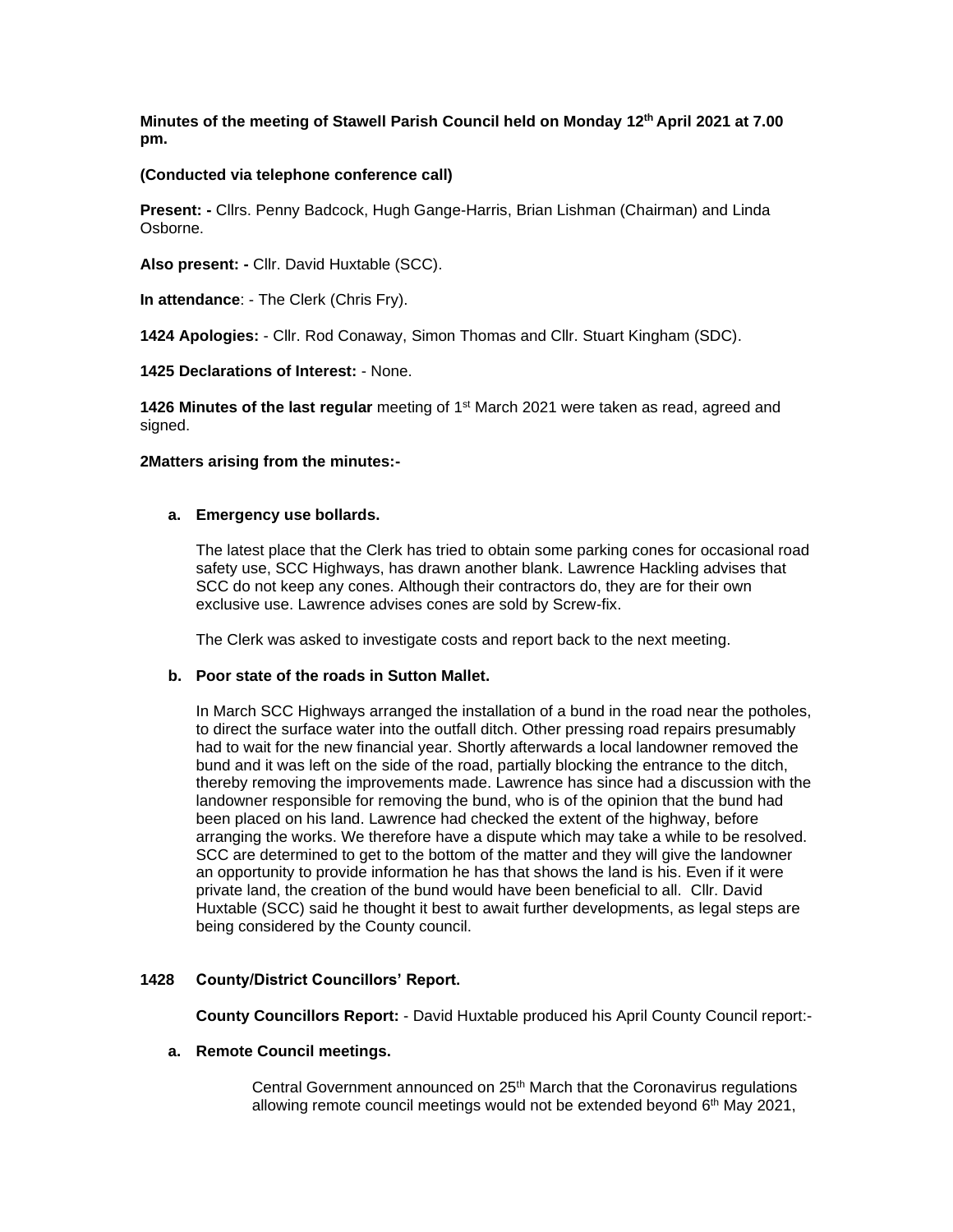which means that any meetings scheduled for  $7<sup>th</sup>$  May or later will have to be held in public. There is a legal challenge from Hertfordshire CC but this will not be heard until late April.

#### **b. Easing of Covid restrictions.**

The road map out of lock down is now proceeding.

#### **c. Covid infection rates.**

As of 1<sup>st</sup> April confirmed cases of Covid in Somerset were 19,982 (up from 18,890 on 28<sup>th</sup> February). Covid attributable deaths 787 (722). The R value for Somerset is between 0.7 and 0.9.

It is vitally important to remember, even those who have had a jab, to observe **Hands – Face – Space** And to ventilate indoor areas at all times.

#### **d. Somerset Coronavirus Support Helpline.**

A single phone number continues to be available for anyone in Somerset who needs Coronavirus related support: -

#### **0330 790 6275 – Open seven days a week from 8am to 6pm.**

#### **e. Somerset Medal.**

This is designed to say a heartfelt thank-you to the best of the best that have really gone beyond the call of duty during the Pandemic. To nominate someone who has really made a difference to your community please submit an email with a maximum of 250 words, providing the nominees name and location and describe why they deserve a medal, to: -

[Democratic.Services2@somerset.gov.uk](mailto:Democratic.Services2@somerset.gov.uk)

And put "Somerset Medal Nomination" in the subject field. Nominations close on 23d April with inaugural Somerset Medal award winners awarded on Somerset Day, 11<sup>th</sup> May 2021.

# **District Councillors report: -** None.

#### **1429 Financial Matters.**

Three cheques to issue: -

No 483 £173.47 payee CN Fry (April net salary). No 484 £90.00 " HMRC (paye Jan/Feb/Mar). No 485 £257.60 "Zurich Municipal (insurance 2021/2022).

End of year accounting procedures – Annual Governance Statement 2020/2021 to be adopted. Following a discussion a motion to adopt this annual document was proposed by Brian Lishman and seconded by Hugh Gange-Harris. All in favour.

# **1430 Planning –** No new applications.

# **a. Reference: 46/21/00002**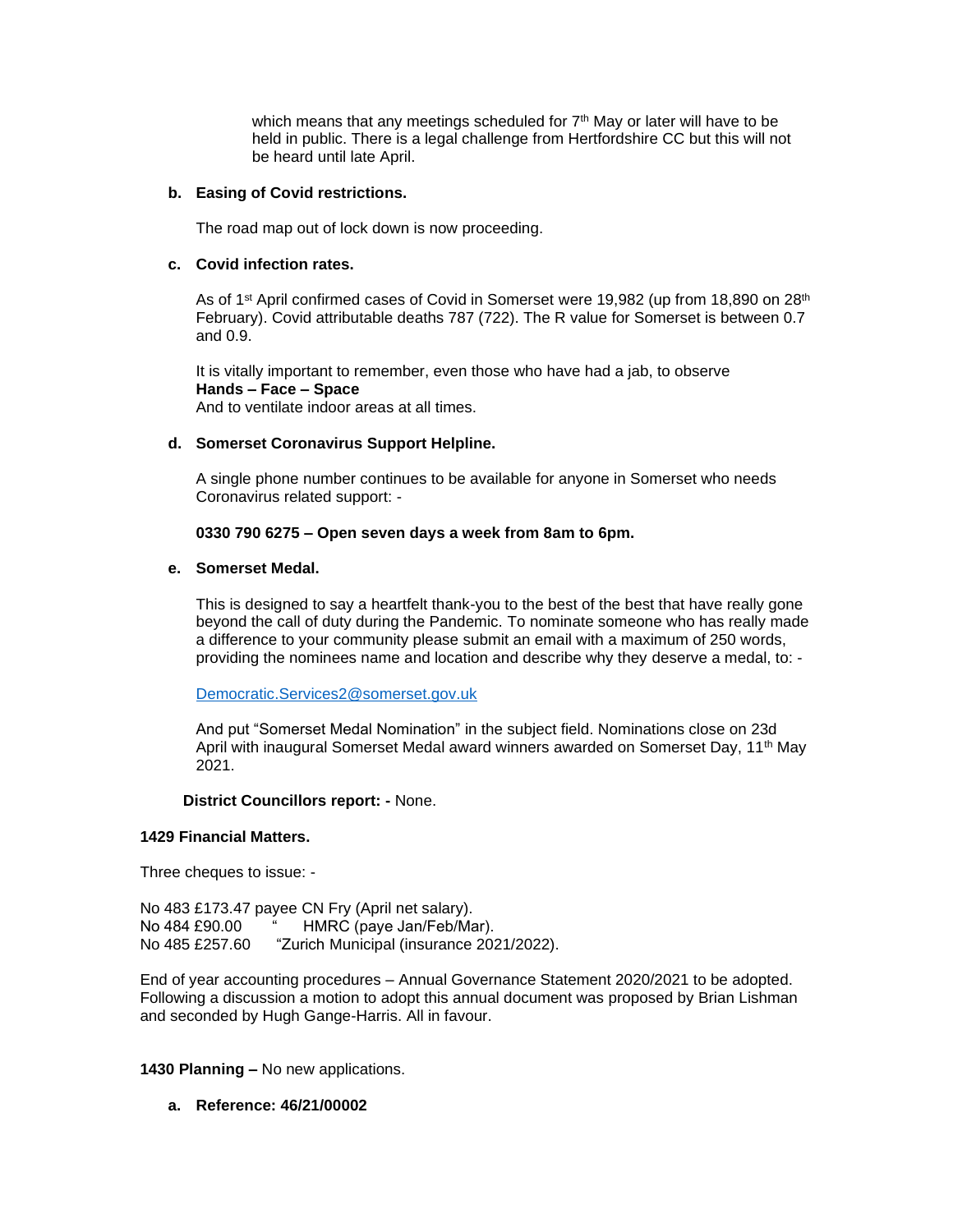**Type: Notice of Proposed Agricultural Development. Location: Agricultural building on land at, Moor Lane, Stawell, Bridgwater TA7 9AA.**

**Proposal: Application to determine if prior approval is required for a proposed erection of an agricultural building extension. Applicant: Mr and Mrs Hooper. Decision: Formal Application Not Required.**

Details of this were not sent to the Clerk, he simply picked it up from the weekly list of application approvals, where it appeared with the decision.

It is felt this was in effect a technical enquiry rather than something which needed consultation.

# **b. Possible planning breaches at Sutton Mallet**

A possible breach of planning regulations was reported, involving the (permanent) installation of a residential mobile home (complete with green wooden cladding) sited to the immediate rear of Dairy House Farm House, Sutton Mallet, Bridgwater TA7 9AT.

The Clerk has visited the site and the installation causes considerable loss of privacy to the householders of the farm house.

Additionally, a mobile home removed from the Parchey area of Chedzoy (following planning enforcement involvement) has been moved to Sutton Mallet somewhere near Dairy House Farm.

The Clerk was asked to advise the SDC planning enforcement team appropriately.

# **1431 Correspondence:** -

# **a. Covid restrictions easing.**

The road map out of lock-down is progressing.

# **b. Sparkling Sedgemoor.**

Sedgemoor's Clean Surroundings and Parks teams are out and about, sprucing up the District for spring, so the residents can enjoy the outside as and when government guidelines permit.

# **c. Local Government Reorganisation Event report.**

The Clerk reported on the "zoom" meeting he took part in last week on the unitary reorganisation proposals for Somerset. He said that the "status quo" is not an option, and that in autumn 2020 when the Secretary of State invited the district councils of the county to submit their proposals for unitary reorganisation, it is now for either the SCC's "One Somerset" or the district councils' "Stronger Somerset", when the consultation period has run its course (end date 19<sup>th</sup> April).

- a. **One Somerset: -** this involves just one unitary authority covering the whole county.
- b. **Stronger Somerset: -** this involves two unitary authorities, east and west Somerset together two trusts to run Children's and Adult Social Care.

Although Parish Councils are not being specifically consulted, Brian Lishman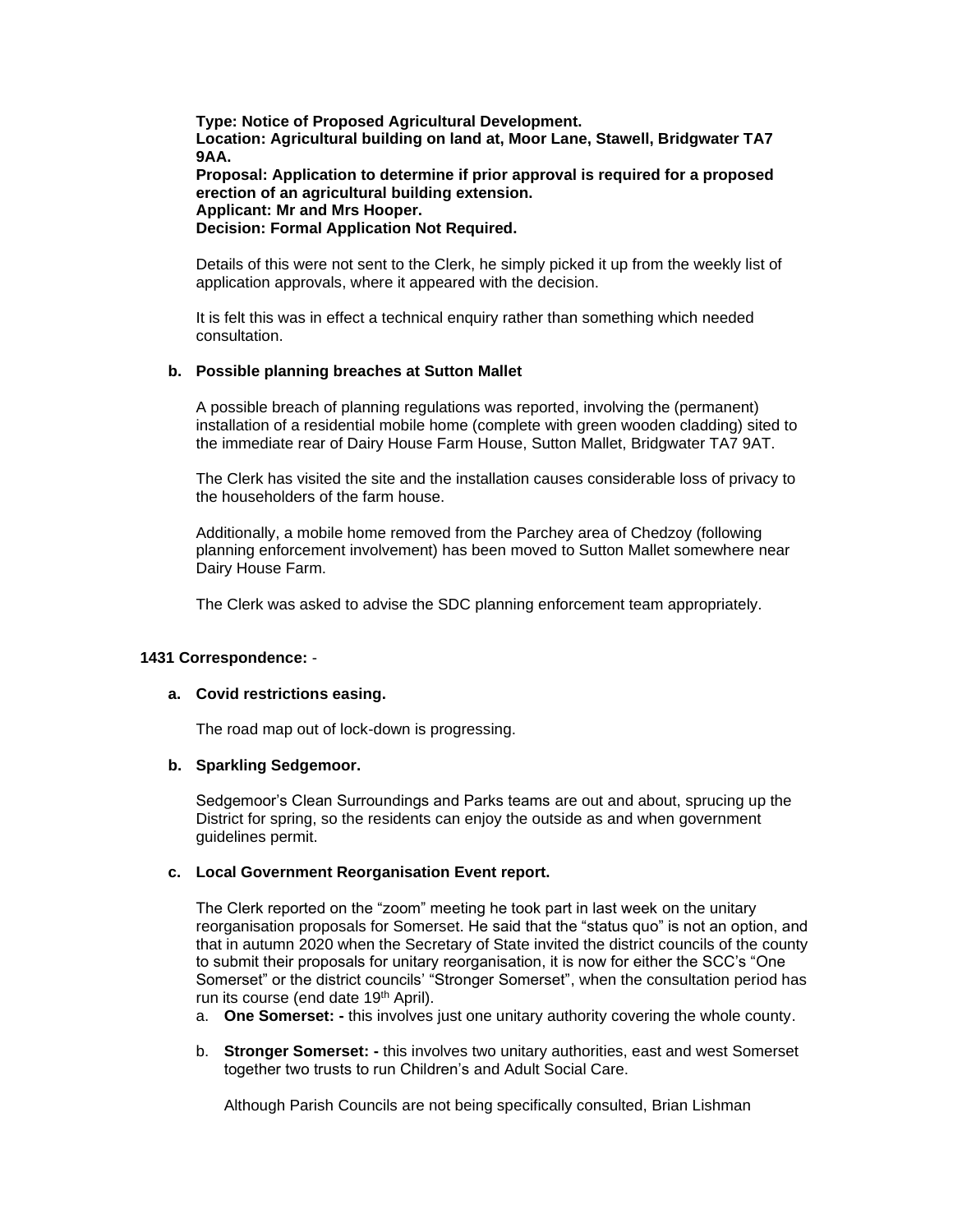confirmed they can make representation. Following a discussion it was decided that the Chairman should draft comments in support of the "Stronger Somerset", for the Clerk to post on line before the end of the consultation period.

The submission comments were as follows: -

"The Parish Council of Stawell wishes to express its strong support for the option of two unitary authorities to replace the present structure of four District councils and the County Council – the "Stronger Somerset" option.

We feel that this is the option that represents the wishes of our parishioners, gleaned by conversation but not by any official vote. We feel that it is vitally important that the views of everybody within the area be taken account of by the Secretary of State in arriving at his decision, a ruling that will effect them all.

The proposed boundary between west and east is one that, is also the boundary between the two policing areas covered by the Avon and Somerset Police Authority and also that between different Trusts of the NHS. The council feels that this structure will lead to a feeling of more local control of decisions that will affect everybody and as such will provide a greater understanding of our needs and wishes and make for greater ease if we wish to consult over any matters.

In this area of Somerset we have a strong affinity with the area proposed for West Somerset but much less so with the area proposed for East Somerset and we feel that to be represented by just one unitary authority would lead to decisions being taken that would not necessarily represent our needs and wishes. The areas of proposed east and west Somerset are two very different areas and we would feel much more remote from the decision making.

The two current local authority areas covered by the proposed West Somerset already work closely together in some areas and we feel that this option would lead to less disruption and change and be more efficient.

The proposed areas of responsibility to be covered by Trusts for the whole of Somerset in the Stronger Somerset plan we feel would be better handled by this structure than by a unitary authority as demonstrated by areas covered by this way of operation. To be covered directly by a council does not seem to have worked in the past, being areas that have shown poor performance under the current county council.

In practice we feel the Stronger Somerset proposal will, in the end lead to a much greater cost saving and be more workable and efficient than the current situation. In summary we feel: -

- 1. Strongly that the Stronger Somerset option is the preferred and best option.
- 2. That it is vital that the work of each Somerset resident be taken into account by the Secretary of State in making his decision.
- 3. That the Stronger Somerset option is more workable and in the end will lead to greater efficiency and cost saving and represent more local control."

# **1432 Matters for report and items for the next meeting:** - None.

#### **1433 Any other business and Date of the next meeting: -**

 **Any other business: -**

# **a. Waste bins.**

Simon Thomas sent an email suggesting the Parish Council purchase and install two waste bins – one for each parish. We understand that the Somerset Waste Partnership will service the bins at no charge to the parish council.